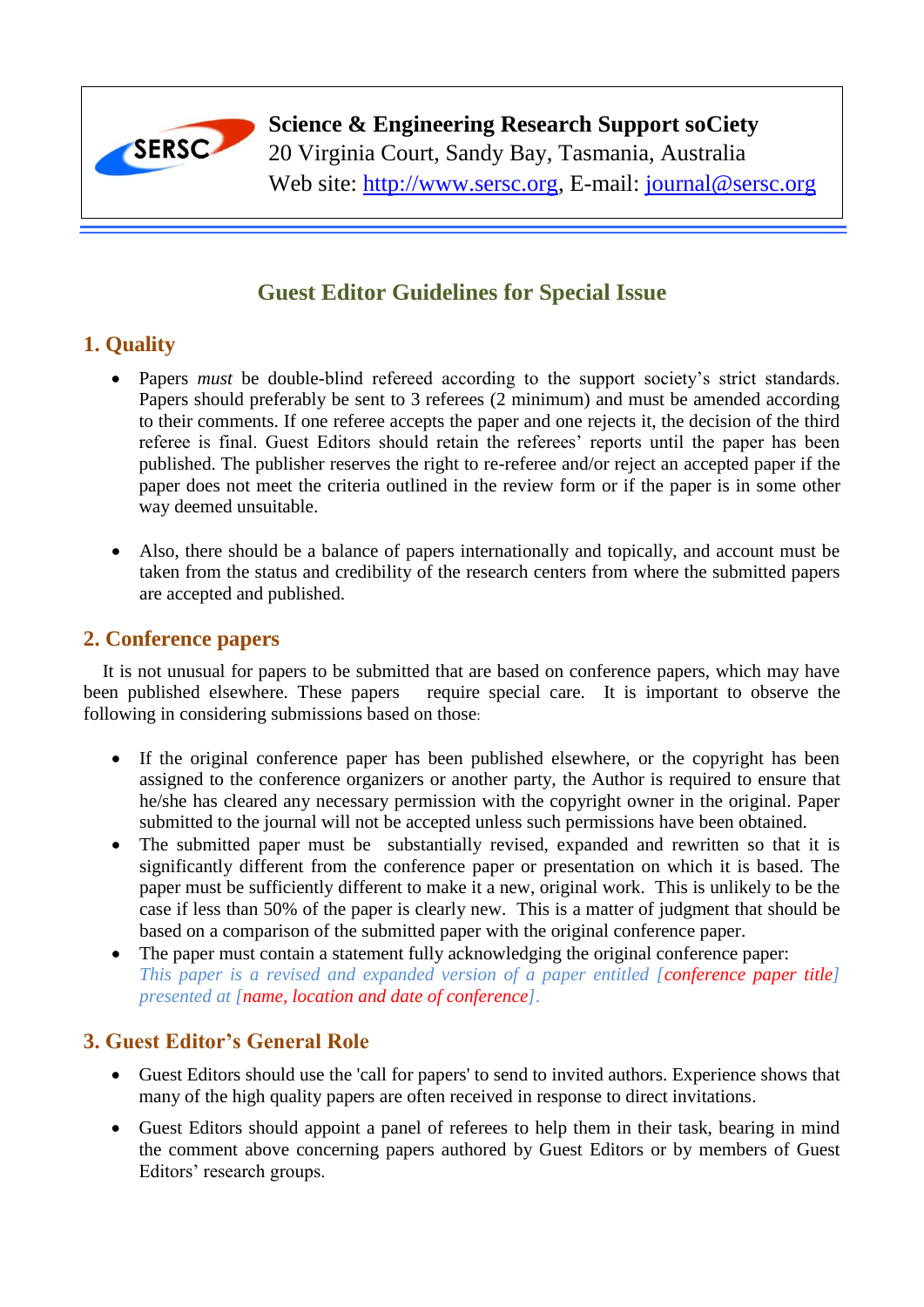- Both general and special issues should not have more than one paper submitted by an author, unless there is a very strong reason for that.
- If Guest Editors receive more high quality refereed and accepted papers than would fill a double issue, please let the Editor-in-Chief know to discuss the possibility of another special issue in the journal or a further special issue in a different, relevant SERSC journal. If a different journal is proposed, the Guest editor must contact each author to advise him/her of the reasons, and to seek his/her explicit consent. Under no circumstances should a paper be published in a different journal without the prior written consent of the author.
- Guest Editors can choose referees to help them, as they wish, from experts in the subject of the special issue. Since the refereeing process is a blind one, Guest Editors can also use some of the authors as referees if they have problems in appointing enough referees.
- An example of a *timetable* for editing a special issue is as follows. Allow:
	- o Two-Three (2-3) months for invited authors to submit the first draft of their papers;
	- o Minimum of one (1) month for the refereeing process and to inform the authors of the outcome of the refereeing process and of any changes requested by the referees.
	- o One (1) month for authors to resubmit the final manuscript of their papers after incorporating any changes requested by the referees.

### **4. Submission Guidelines**

All accepted papers will be published by the web first, and included in the hard copy journal later. Authors should submit paper with about 12 to 18 pages by using online systems of respective journal.

#### **Paper Format:**

*[http://www.sersc.org/journals/PaperFormat\(MS-Word\).doc](http://www.sersc.org/journals/PaperFormat(MS-Word).doc)*

#### **5. Review Process**

#### **A. Initial Screening**

All submitted and invited papers should go through an *initial screening process* to weed out papers which are not suitable or have different focus, papers which are marginal, weak papers, etc. Only good and relevant papers should be processed and sent to referees (we do not want to waste the time of the referees by sending poor or marginal papers to them).

Send every paper which passes the initial screening process to be refereed by three experts.

#### **B. Refereeing Process**

Since the refereeing process is a blind one, Guest Editors can use some of the authors as referees if they have problems in appointing enough referees.

- If two referees accept the paper, the paper is then considered for selection. However, if they accept the paper BUT the paper only scored marginal or just acceptable for Originality, Quality, Relevance, Presentation and Recommendation, then the paper is not up to the standard of the journal and the editor should reject it.
- If two referees reject the paper, the paper is rejected and the authors are informed.
- If two referees disagree, then the third referee's decision is final.
	- Guest Editors may reject papers which have been rejected by referees but cannot send acceptance letters to authors until the selected papers for the special issue and their refereeing reports have all been reviewed by the Guest Editor.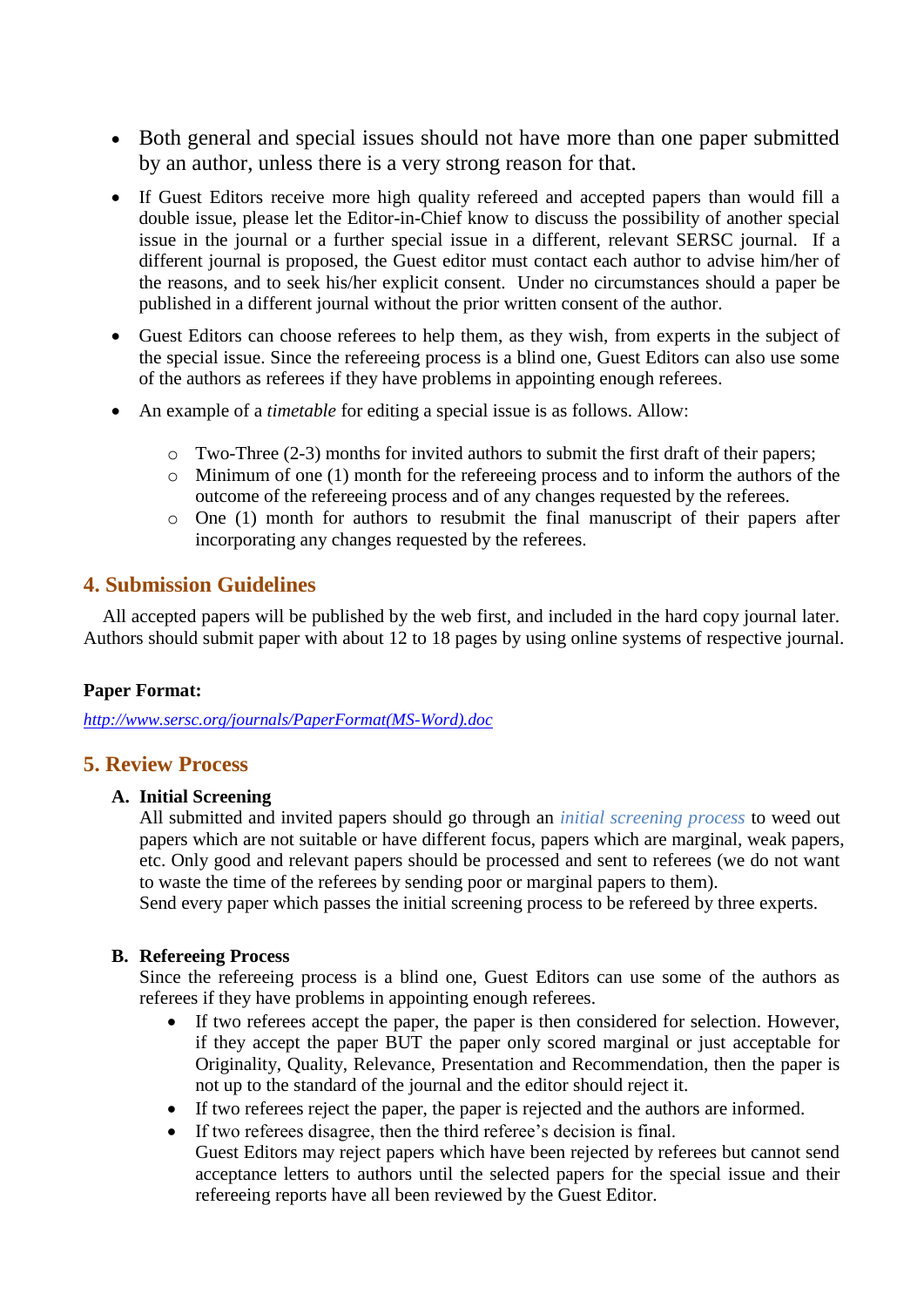• Papers authored or co-authored by Guest Editors or by authors from the Guest Editor's institution must be sent to the Editor or relevant Associate Editor responsible for Special Issues (if one is available) who will arrange for the paper(s) to be refereed independently.

Guest Editors must ask the authors of accepted papers to sign a copyright agreement form to assign the copyright of their papers to the publisher. If the paper has more than one author each author can sign the same SERSC Copyright Agreement Form. The signed copyright forms must be submitted by authors to the Guest Editors. Copyright Agreement forms are available on the website as a part of guidelines for authors. Papers cannot be published unless a signed copyright form from each author, assigning the copyright of papers to the publisher, has been received.

### **6. Publication Process**

When Guest Editors have the *final manuscripts* of all the refereed and selected papers for the special issue they should send a copy of all the papers and referees' comments to the Editor-in-Chief for his or her review. The Publisher reserves the right to make a final review, i.e*. final acceptance of the papers is subject to this final review process which is a part of the publisher's quality assurance process before publication.* The Editor-in-Chief will provide details of where to send the papers for typesetting.

The final manuscript of each selected paper should include:

- Title of the paper, names of authors, their affiliations, complete addresses and e mail addresses.
- The name, address, email address and fax number of the corresponding author to whom the proofs of the typeset paper should go to for checking.
- A brief abstract.
- Keywords.
- Brief biographical notes about authors.
- High quality and high resolution figures capable of printing high quality figures in black and white.
- Each paper must have the SERSCAuthor Agreement (Copyright form) completed by the author. If a paper has more than one author each author must sign a Copyright form of their own. It is not acceptable for one author to sign on behalf of all authors. As per above, papers will not be processed unless accompanied by a signed Copyright form from each author. The form can be downloaded from the website at:

*<http://www.sersc.org/journals/SERSC%20Journal%20Copyright%20Form.pdf>*

If papers have been refereed and accepted and sent for typesetting, the authors have to abide by what they have written; no further changes are acceptable in:

- *Author's details (e.g. adding more names or deleting names) or in their sequence*
- *The content of the paper (except for typesetting corrections)*

If authors wish to make changes to content, then the paper has to be *withdrawn* and must go back to be refereed as a new paper. If there is any dispute about authorship or intellectual property, the paper must be withdrawn completely from publication until the authors settle their legal claims. It is not the publisher's responsibility to solve or interfere in any intellectual property dispute.